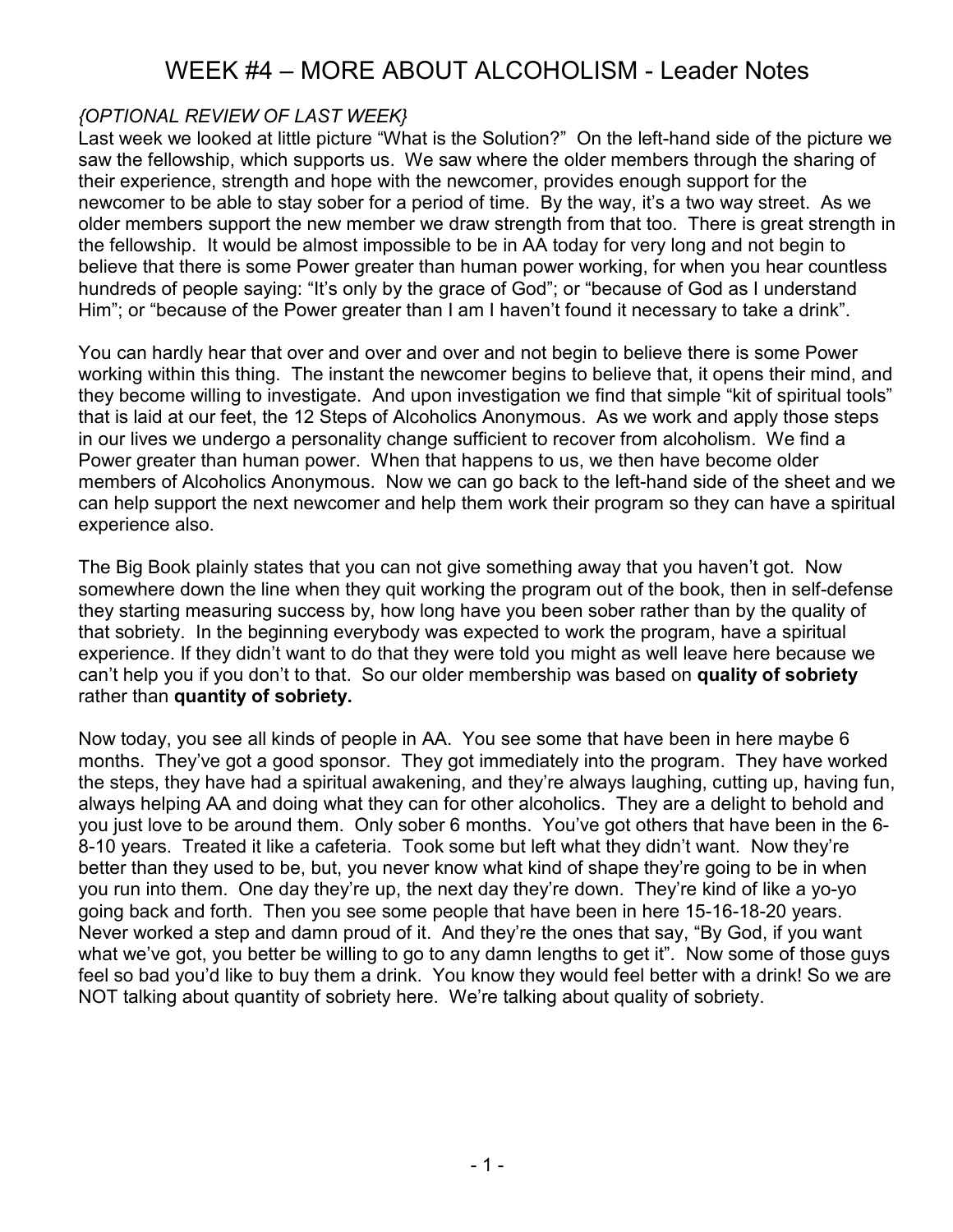### {BEGIN WEEK #4 READING}

Only those that have had the spiritual experience can help another have a spiritual experience. You simply can't give away something you don't have. I can imagine Bill running all this through his mind. And he probably says to himself: "They're not going to like this idea of a spiritual experience any more than I did." You remember he had an aversion to these things. He and Ebby argued about this for a long time. And I think Bill says "I need to tell them just exactly what's going to happen to them if they don't have this spiritual experience." So he writes another chapter and he called it 'MORE ABOUT ALCOHOLISM", and in this chapter he talks about one thing and one thing only. He talks about the insanity of alcoholism.

You know, Step 2 says, "We came to believe that a power greater that ourselves could restore us to sanity." Well if we've got to be restored to sanity, that indicates we must be insane. Many alcoholics are highly offended when you bring this up. They say "Oh don't tell me I'm insane. Sure, I do some pretty crazy, stupid things when drinking but when I'm sober I'm much like normal people." Other alcoholics say "Well I don't have any trouble with this insanity idea because I remember the crazy, stupid things I did while drinking." In either case they are referring to the stupid things we do while drunk. NO, that's not insanity. The stupid things we do while drunk are caused by a mind that is filled with alcohol which lowers the inhibitions, and if your mind is filled with something that lowers your inhibitions, look out! You are going to do some pretty crazy stupid things all right. That's why they give all that free booze away at casinos! That's not caused by insanity, that's caused by alcohol itself. In order for us to understand this, we finally had to go back to the dictionary again and to look up the word 'sanity', and it's defined in the dictionary as:

#### Sanity - wholeness of mind or completeness of mind

If your mind is whole, if your mind is complete, that means you can see the truth about everything around you and you will normally then make decisions based on truth and life turns out to be pretty good. An insane mind is one that is less than whole. A mind that is less than whole cannot always see the truth about everything around it. Sometimes the insane mind makes a decision based upon a lie and then life becomes pretty lousy. To be insane does not mean you're crazy. If you're crazy that means you've lost more than half your marbles, and you have got to be locked up somewhere to protect you and society from you. That's craziness. But insanity is just less than whole.

I think one of the best ways I know to illustrate it is to imagine a pie and set it here in front of us. Let's cut that pie into ten pieces. You come along and I give you a piece of pie. My pie is now "less than whole" but I've still got 90% of it. Somebody else comes along and I give them a piece of pie. My pie is now even more, "less than whole", but I still have 80% of it. Insanity does not mean you are all gone. It just means your not quite all here.

When it comes to alcohol, from time to time, it seems as though we are not quite all here... we can't always see the truth about alcohol… we make a decision based upon a lie, then we run into the truth and life becomes an absolute living hell. So let's look within the mind of we alcoholics just before we take the first drink… Stone cold sober…

#### Can we or can we not see the truth?

If we can see the truth, we're sane. If we can't, we're insane.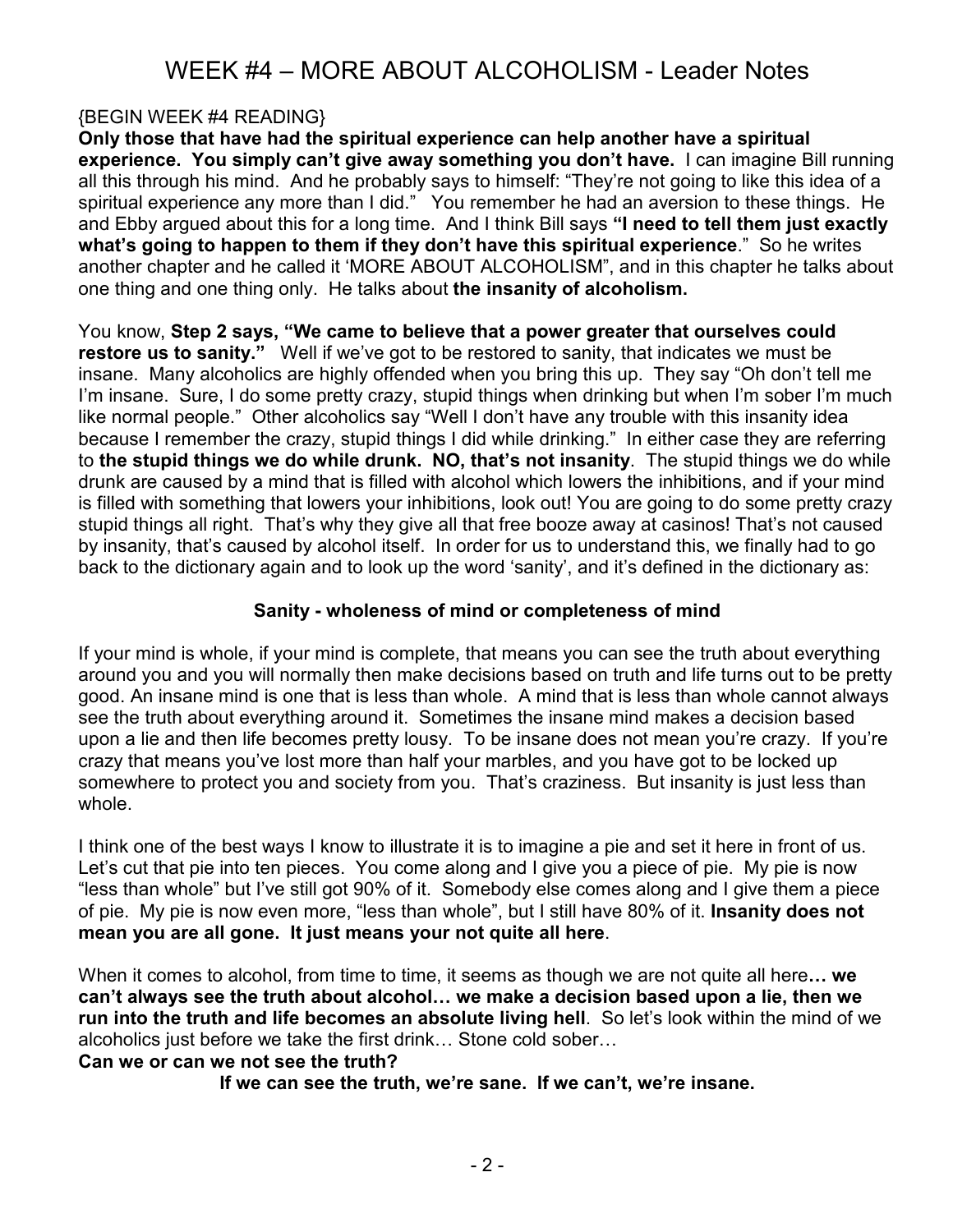In 'Chapter 3 – More About Alcoholism', Bill is going to show us this by a series of examples. He's going to give us 'the man of 30', he's going to look at 'Jim', he's going to look at the 'jaywalker' and he's going to look at 'Fred'. With each example, we are going to look into their mind to see if we can or cannot see the truth about alcohol.

Chapter 3 is called 'More About Alcoholism'. It could just as easily be called 'More Truth About Alcoholism'. I've heard all my life, if you know the truth, the truth will set you free. Therefore if you're not free, it's because you don't know the truth. This chapter should give me more truth so I can base my life upon truth rather than upon things that are not true.

[Read: Page 30, Paragraph  $1 \rightarrow$  Page 30, Paragraph 2]

In these two paragraphs Bill has used four different words that all mean the same thing. He said, "The idea that somehow, someday he will control and enjoy his drinking is the great obsession of every abnormal drinker." Now we know an obsession is an idea that is so strong it can make you believe something that's not true. It can make you believe a lie.

"The persistence of this illusion is astonishing." We know what an illusionist is. An illusionist is a magician. And they can stand in front of you and with slight of hand and a few props they can make you believe something that is not true. So an illusion also means to believe something that is not true or to believe a lie.

"Many pursue it into the gates of insanity or death." Insanity is to believe something that is not true. In the next paragraph he said, "The delusion that we are like other people, or presently may be, has to be smashed." Delusion means the same thing. If you've deluded yourself, it means you've come to believe something that is not true.

So you may see Bill using any one of four terms: Obsession; Illusion; Insanity; Delusion. All four mean exactly the same thing: "to believe something that is not true"; or "to believe a lie".

READ: Page 30, Paragraph  $3 \rightarrow$  Page 33, Paragraph 1

Now we know the truth to be this:

# "Once an alcoholic, always an alcoholic"

We've never seen one single case where one of us was able to go back to successful drinking… to believe anything different than that is to believe something that is not true, or to believe a lie. This guy believed that after 25 years of sobriety he could now drink like normal people. Now based upon that belief he took a drink, triggered the allergy, couldn't stop…four years later he's dead. Now is his real problem the fact that he has a physical allergy to alcohol or a form of insanity that tells him it's OK to drink alcohol after 25 years of sobriety? The real problem is centered in our mind telling us we can drink, rather than in our body, that ensures that we can't drink.

[Read: page 33, paragraph  $2 \rightarrow$  page 35, paragraph 1]

{-- JIM --}

{Leader Comment: Now we're going to look in old Jim's mind just before he gets drunk and we're going to see whether he is sane or insane. Continue reading…}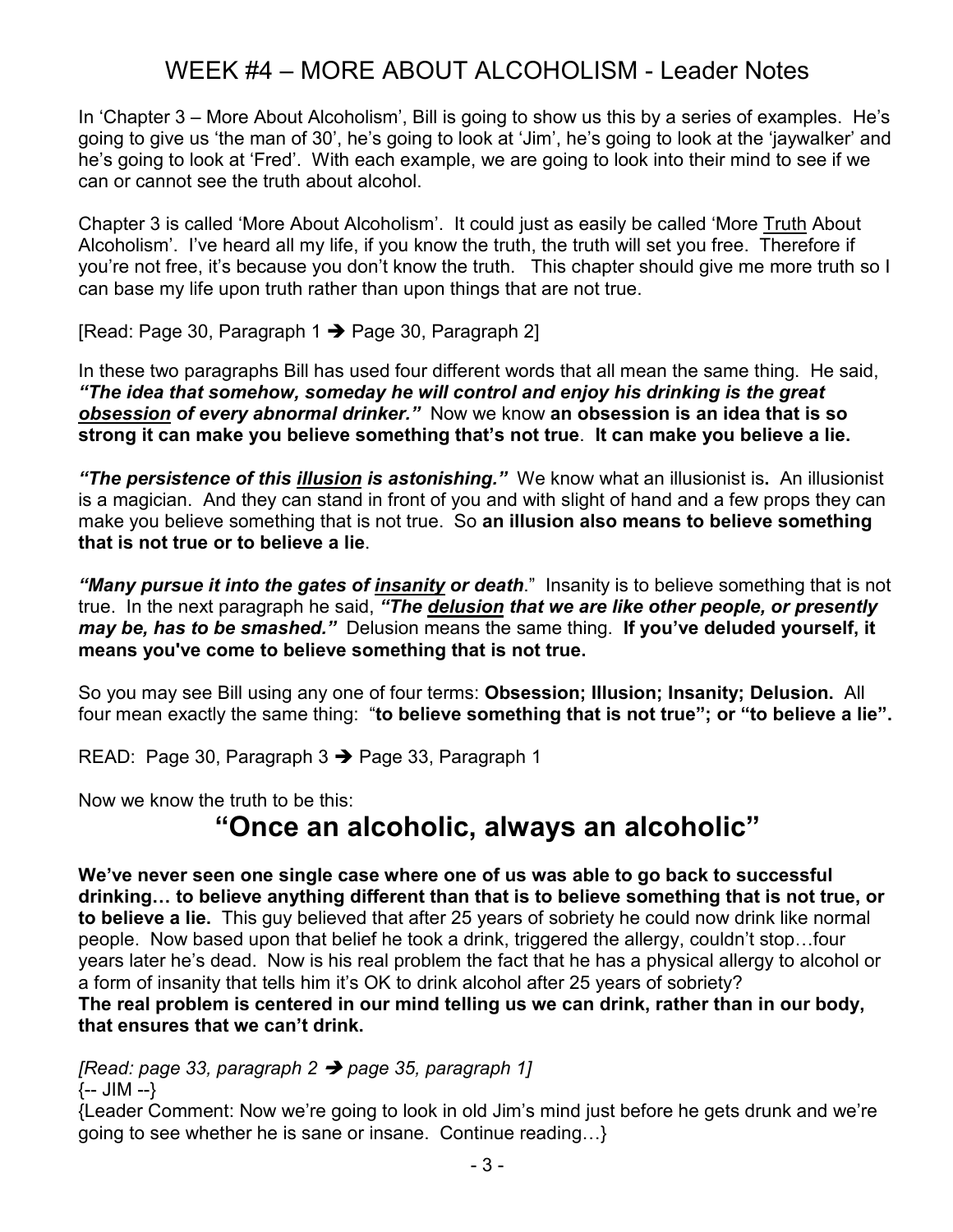### [Page 35, paragraph  $2 \rightarrow p$  37, Paragraph 2]

In this story we get to look at Jim's mind just before he gets drunk and we can see the switch from sane to insane thinking. Jim is a typical alcoholic, isn't he? They told him about Step 1… the physical allergy, the obsession of the mind, the powerless condition. They told him about Step 2... that a Power greater than ourselves could restore us to sanity. A little later on the Big Book it says, Step 3 is just a beginning. So apparently Jim took steps 1, 2 and 3 and immediately things started to get better for him. But Jim failed to enlarge his spiritual life. The book is going to tell us that the only way we enlarge on Step 3, is steps 4-5-6-7-8-9-10-11 and 12 … Jim didn't do Steps 4-12. Jim only did Steps 1, 2 and 3. (The A.A. waltz)

Jim got drunk six times in a row. Each time they went over there and worked with him, carefully reviewing what had happened. (You get drunk six times in a row today and they probably won't have anything to do with you.) He got drunk again. They said, "My God Jim this is seven times in a row! Let's don't go through this any more. You sit down here and you tell us exactly how this has happened." On page 36 we see where Jim was sane and then we see where he was insane.

We read this book for years before we saw this. "I came to work on Tuesday morning." Where was he all day Monday? We alcoholics are bad about Mondays. I think any of us that had to be a salesman for a concern we once owned, would probably be a little irritated by having to work at the place we once owned. That's normal sane thinking. Then the boss probably said "Hey Jim, by the way, where were you all day yesterday anyhow?" Not too serious but just enough to irritate him. A little restless, a little irritable a little discontented. What's more normal than if you're a car salesman, you want to get away from the shop for a while, drive out in the country, see somebody that we already know that we're trying to sell a car to. That would be normal sane thinking for an alcoholic car salesman. It's certainly normal, if you're hungry, to stop at a roadside place to get a sandwich. The fact that there is a bar there is beside the point. We have no intention of drinking. We're hungry… we're going to get a sandwich… normal sane thinking for an alcoholic car salesman. We're not going in there to drink. We've eaten there many times during the months we were sober. We're going to go in there, get a sandwich and maybe sell a car while we're in there… normal sane thinking for an alcoholic car salesman. It is normal then to sit down at a table to order a sandwich and a glass of milk… normal sane thinking for an alcoholic car salesman. Now if you're hungry enough there's nothing wrong with two sandwiches and two glasses of milk. That would be normal sane thinking for an alcoholic car salesman… two sandwiches… two glasses of milk. Now comes the squiggly writing. That's italic.

#### Big Book p. 36, par 2 "Suddenly the thought crossed my mind that if I were to put an ounce of whiskey in my milk it couldn't hurt me on a full stomach."

This is absolute insanity! For this guy to believe that he can take whisky, mix it with milk and take it on a full stomach and it won't hurt him. Now based on that insane idea, he makes a decision and takes some action. We take the first drink…Now we've got it inside of ourselves…The physical allergy takes over….Now we can't stop. If you were looking for a definition of insanity that would be it right there. How can the lack of proportion of the ability to think straight be called anything else? Now is Jim's real problem the fact that he has physical allergy to alcohol OR that he has a form of insanity that tells him it's OK to drink alcohol mixed with milk on a full stomach? The real problem is centered in the mind telling us we can drink, rather than the body, that ensures that we can not.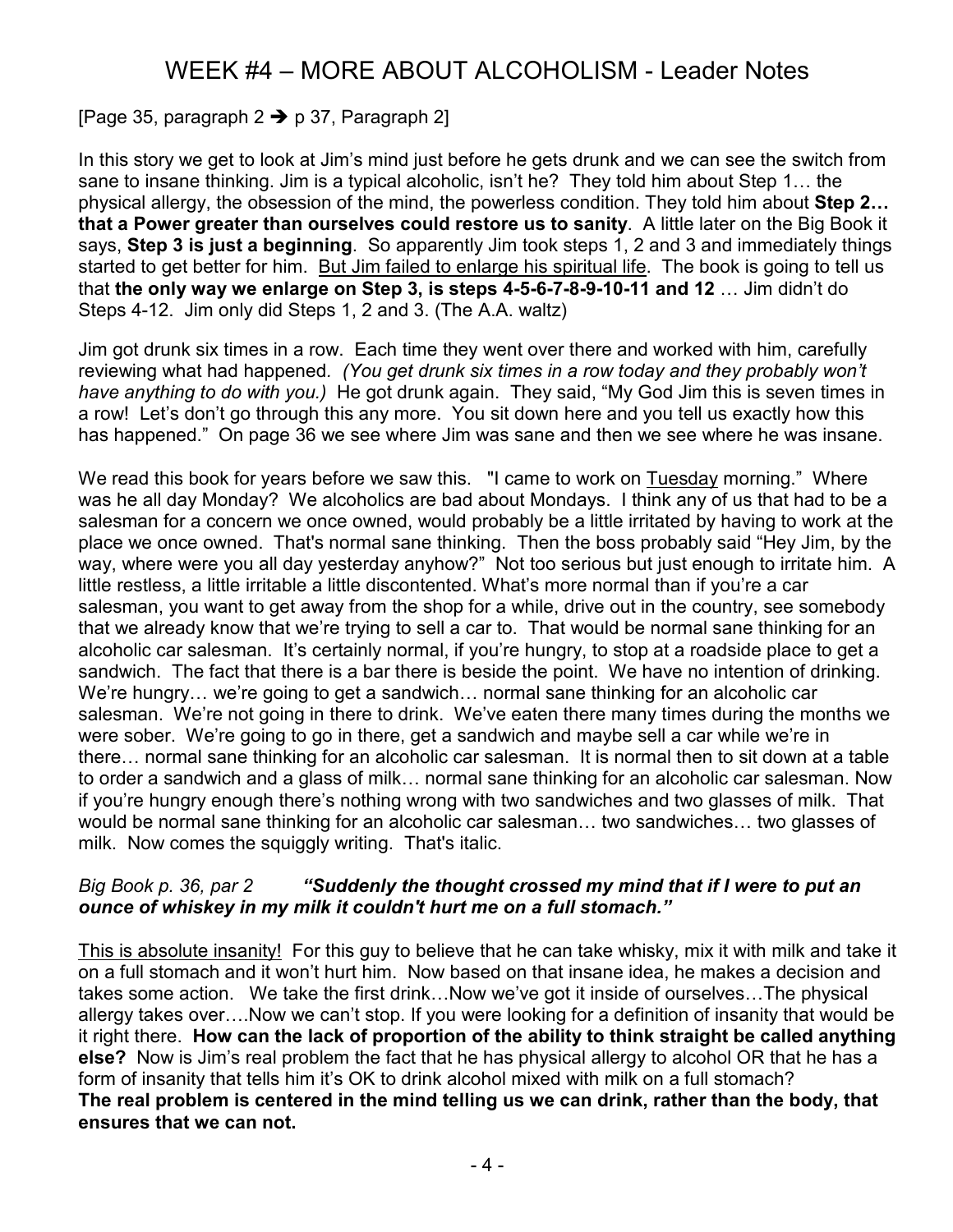### {-- JAYWALKER --}

Bill's next example is the "jaywalker". Now I don't understand this guy at all. But I can see him out here on the interstate, waiting for a truck or bus to come down through there. He jumps out in front of it, spins around two or three times to how close it can come to him without actually hitting him. For some reason he gets a thrill out of it. Don't understand him but I can see him doing it.

### [READ: Page 37, paragraph  $3 \rightarrow$  page 39, paragraph 1]

I think that's so appropriate today. You know, because of awareness, education and the justice system, many people are getting to AA before they have to lose everything. Now you might see them come in here still married and still have job. They may even still have a car, but I bet they lost their drivers license! When we start talking to those people about insanity they say "Hey, don't tell me I'm crazy! I haven't lost anything! I've got my job. I've got my blah blah blah". NO… we're not talking about that at all. We are talking about one thing and one thing only:

Can we or can we not see the truth about alcohol?

If we can we are sane, if we can't then we are insane.

Now for the low bottom drunk like Jim, it's probably easier for him to see his insanity because he lost everything that he had. For a high bottom drunk that hasn't lost a lot of stuff, sometimes it's a little more difficult for them to see it. But I will tell you this, whether you are low bottom or high bottom, if you get drunk, you're going to get drunk the same way by believing something that is not true.

### [Read P 39, Paragraph 2  $\rightarrow$  Page 43, to the end of chapter]

{-- FRED --}

Fred is the opposite of Jim. Fred is high bottom. Fred never lost anything. Jim didn't feel too good the day he got drunk. Fred is on top of the world the day he gets drunk, yet he got drunk the same way. He believed a lie. Let's look at Fred's state of mind again: Big Book p. 40 "I was much impressed with what you fellows said about alcoholism, but I frankly did not believe it would be possible for me to drink again. I somewhat appreciated your ideas about the subtle insanity which precedes the first drink, but I was confident it could not happen to me after what I had learned. I reasoned I was not so far advanced as most of you fellows, that I had been usually successful in licking my other personal problems, that I would therefore be successful where you men failed. I felt I had every right to be self-confident, that it would be only a matter of exercising my will power and keeping on guard. In this frame of mind, I went about my business and for a time all was well. I had no trouble refusing drinks, and began to wonder if I had not been making too hard work of a simple matter."

We think Fred began to get drunk right here. He began to say "Ah this staying sober is easy... nothing to this!" Now is Fred's real problem the fact that he has a physical allergy to alcohol or that he has a form of insanity that tells him it's OK to have a couple of cocktails with dinner? The real problem is centered in the mind telling us we can drink, rather than in the body, that ensures we can not.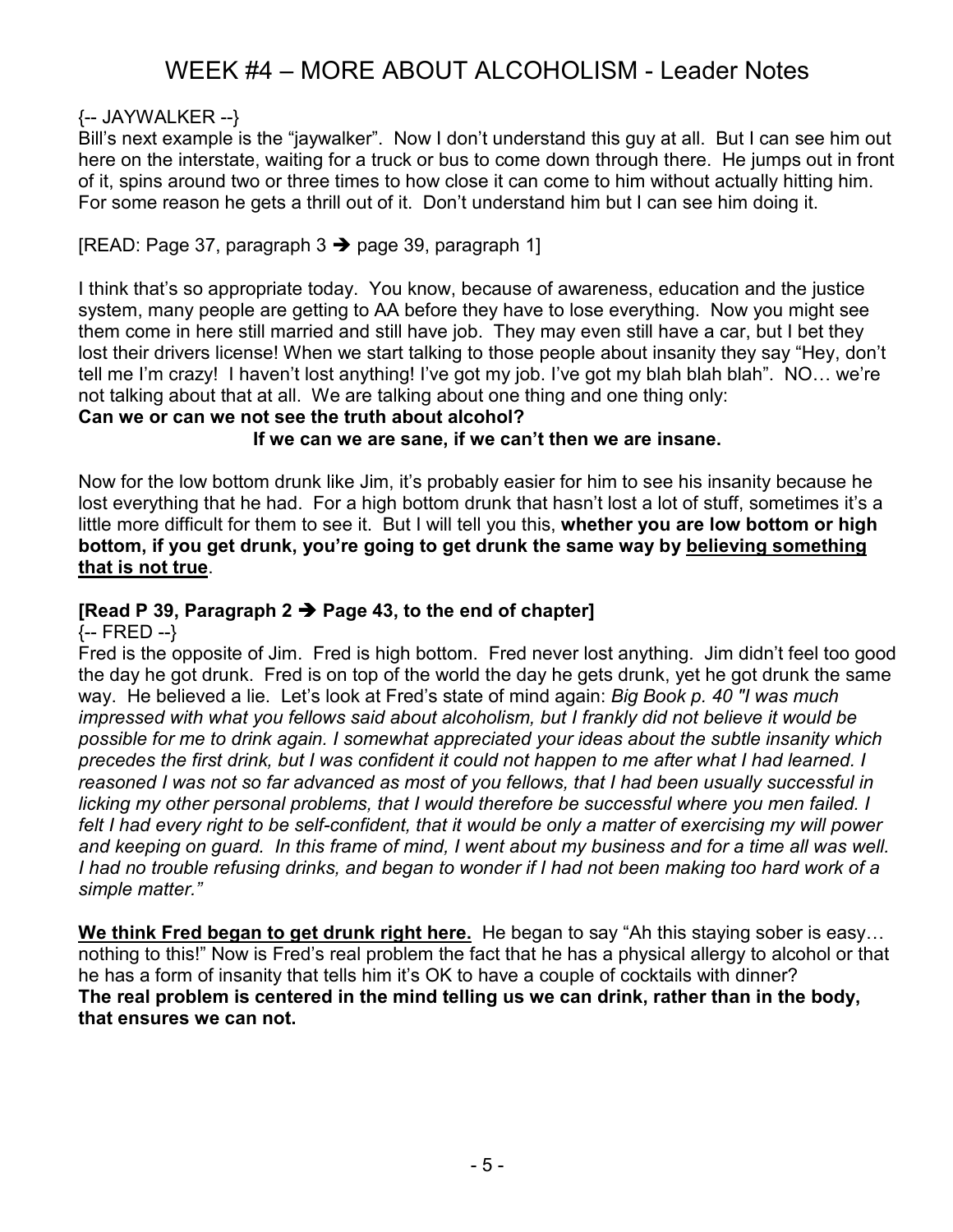You know Rowland had the same idea that self-knowledge would fix it. Even Bill had the idea that self-knowledge would fix it and here Fred had the idea that self-knowledge would fix it. Bill is trying to show us that they ALL had the obsession of the mind. Bill just took us through all these examples to say:

#### Big Book p. 43, par 3 "Once more: the alcoholic at certain times has no effective mental defence against the first drink. Except in a few rare cases, neither he nor any other human being can provide such a defence. His defence must come from a Higher Power."

That's it… that IS the solution

- $\triangleright$  You can't heal a sick mind with a sick mind.
- > Self-knowledge won't cut it, the more we try to think our way out it, the deeper into it we get.
- > It must come from a Higher Power... our defense must come from a Higher Power.

Notice he didn't say "the practicing alcoholic" or "the drinking alcoholic". He just said the alcoholic. Now what that means to me today is that I have no effective mental defense against the first drink. Left on my own resources, invariably I'm going to go right back to drinking again, without the aid of a Power greater than human power.

Now if you're the kind of alcoholic that I am, and if you were raised in a similar church setting that I was, by the end of Chapter 3 you are now faced with a huge dilemma. Bill has convinced me in Chapter 3, without the aid of a Power greater than me, I'm going back to drinking. But I also felt that even though that was true, it wouldn't be possible for me to get the aid of a Power greater than I am. What I remember hearing about God when I was growing up and in church was hellfire and brimstone and that I was going to hell for lying and cheating and stealing and drinking whiskey and committing adultery. By the time I got to AA I had being doing that for many years. I felt that if God had anything to do with me it wouldn't be anything good. It would certainly be something bad.

I remember so clearly when I separated from God. My church gave me the rules. They said if you do this, this and this you'll be OK. If you do that, that and that you're going to hell. Now I didn't have any trouble with the rules at all, until one day it seemed to me that they looked me straight in the eye and said "To think about doing it is just as bad as doing it". And I said, "Oh crap! I've had it now!" Because I'd been thinking about doing it for a long time! I thought to myself "If you are going to hell for thinking about it, then you might as well just go ahead and do it". So I did. But I didn't go to hell immediately, and in my mind I said "They have been lying to me all along! This is a conspiracy to keep me from having any fun! From this day on I do not intend to pay any attention to what they have to say. I don't have any intention of following God's rules, their rules or anybody else's rules. From this day on I'm going to do it my way. I'm going to do whatever I want whenever I want and if they don't like it, so be it." Now when I got to AA, I had that same attitude. When I first walked into AA I had that same spiritual knowledge of God. No wonder we have trouble with this God thing when we get to AA. Anybody else ever have those kinds of feelings about God and people?

I think Bill recognized this. I think he said, "Sooner or later I'm going to have to ask these people to make a decision about God". And I think he said in his mind that "They are not going to be able to make that decision based upon old ideas." That's what I had when I got here, old ideas. And I think he said, "I believe I need to give them some new information about God". Where they might be able to discard some old ideas, pick up some new ideas, and then they'll be able to make a decision about this God thing.